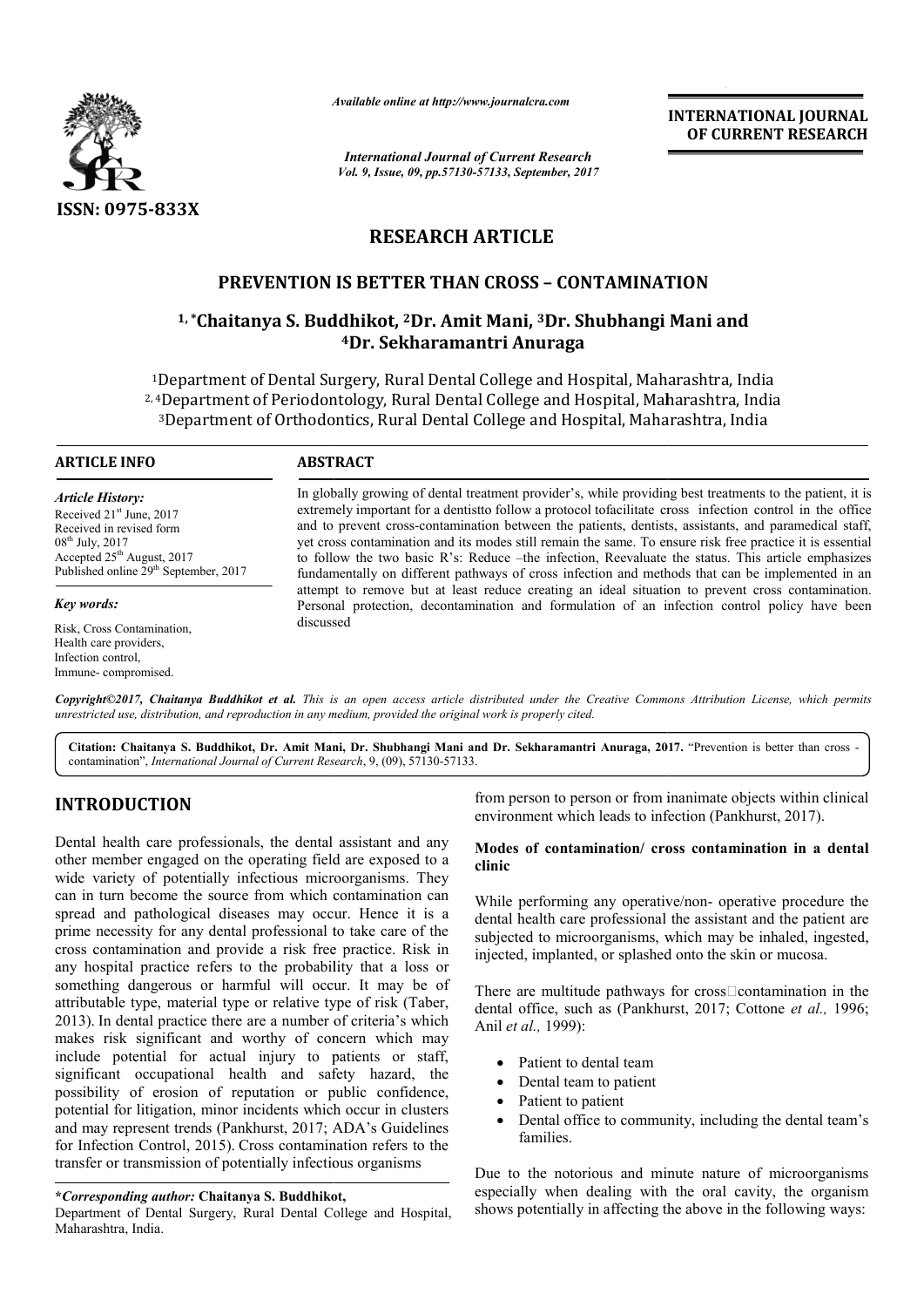#### **A. Dental health care personnel and dental assistant:**

While dealing with the operative/non- operative procedure, dentist is subjected to maximum risk.

Transmission can occur by following ways (Pankhurst, 2017; Recommended infection-control practices for dentistry, 1986 & 1993):

- Transmission by direct or indirect contact, for e.g. touching a surface with contaminated hands.
- Percutaneous (parenteral) transmission, such as sharp injuries.
- Transmission via air‐borne route, for example aerosols generated by high speed handpieces and respiratory secretions.
- Common vehicle spread, such as dental unit waterlines and plumbing.

In order to prevent any kind of cross infection the following measures enlisted in Table 1 (Pankhurst, 2017; ADA's Guidelines for Infection Control, 2015; Recommended infection-control practices for dentistry, 1986 & 1993; US Department of Labor, 1991 & 2001) can be positively adapted by the dental professional and dental assistant.

#### **B. Cross transmission by patients**

Oral cavity plays a role of natural residence to many harmful organisms. Cross contamination mainly occurs from the saliva harboring these microorganisms. The infected personnel may act as a potential vector in transmitting these microorganisms. To procure proper practice it is essential for any dental professional to ensure minute details of the illness of the patient. A thorough history of patient will take care of details, specifically about disease pertaining to immunity, which includes HIV, HbC, HbV etc. Table 2 (Pankhurst, 2017; ADA's Guidelines for Infection Control, 2015; Recommended infection-control practices for dentistry, 1986 & 1993; US Department of Labor, 1991 & 2001; Neelima Malik, 2012) briefly explains the protocol for treating immunocompromised patients.

#### **In dental clinic**

Most dental unit waterlines contain biofilm, which acts as a reservoir of microbial contamination. Biofilm in dental unit waterlines may be a source of known pathogens (e.g. Pseudomonas aeruginosa, non-tuberculous mycobacteria, and Legionella spp) (Neelima Malik, 2012).

#### **Table 1. Essential Methods to Prevent Cross Contamination**

| Masks.                  | 1. Protect mucous membranes of the eyes, nose, and mouth during procedures likely to generate splashing or spattering of blood                        |
|-------------------------|-------------------------------------------------------------------------------------------------------------------------------------------------------|
| Protective Eyewear, and | or other body fluids.                                                                                                                                 |
| Face Shields            | 2. Change masks between patients or during patient treatment if the mask becomes moist.                                                               |
|                         | 3. Change mask after every 30 minutes                                                                                                                 |
|                         | 1. Wearing of protective clothing (e.g., reusable or disposable gown, laboratory coat, or uniform) that covers personnel clothing                     |
| Protective clothing     | and skin which may be spoiled with blood, saliva, or any Other Potentially Infectious Material (OPIM).                                                |
|                         | 2. Before departing work area to prevent cross contamination to surrounding remove, barrier protection, including gloves, mask,<br>eyewear, and gown. |
|                         | 1. Wear a new pair of medical gloves for each patient, remove them promptly after use, and wash hands immediately to avoid                            |
|                         | transfer of microorganisms to other patients or environment.                                                                                          |
|                         | 2. Remove gloves that are torn, cut, or punctured as soon as feasible and wash hands before re-gloving.                                               |
| Gloves                  | 3. Do not wash surgeons or patient examination gloves before use and also do not wash, disinfect, or sterilize gloves for reuse.                      |
| Devices Attached to Air | 1. Clean and heat-sterilize handpieces and other intraoral instruments.                                                                               |
| and Waterlines          | 2. Do not advise patients to close their lips tightly around the tip of the saliva ejector to evacuate oral fluids                                    |

**Table 2. Protocol For Treating Immuno compromised Patients**

|               | Appoint the patient at the end of the operating list.                                                |
|---------------|------------------------------------------------------------------------------------------------------|
|               | Operating table should be covered with water proof sheets.                                           |
|               | Equipments needed for observing precautions include                                                  |
|               | Freshly prepared 2% glutaraldehyde solution<br>a)                                                    |
|               | b)<br>Plastic apron to be worn under the gowns by all personnel                                      |
| Theatre       | Eye protective should be worn<br>c)                                                                  |
|               | Specimens to be labeled as "biohazard"<br>$\mathbf{d}$                                               |
|               | Linen and plastic bags for transporting linen and instruments<br>e)                                  |
|               | After surgery, the operating room and all equipment must be thoroughly cleaned with hot<br>$\bullet$ |
|               | soapy water and sodium hypochlorite.                                                                 |
| Personnel     | Additional paramedical staff should be present in case of any necessity.                             |
| Spillage      | Before mopping the area it should be covered with 1% sodium hypochlorite.                            |
| Instruments   | Autoclavable instruments                                                                             |
|               | Should be autoclaved before washing<br>1.                                                            |
|               | 2.<br>Allowed to cool                                                                                |
|               | 3.<br>Wash in soapy water                                                                            |
|               | Rinse<br>4.                                                                                          |
|               | 5.<br>Reautoclave                                                                                    |
|               | Non autoclavable instruments                                                                         |
|               | Immerse in 2% gluteraldehyde for 1 hour<br>1.                                                        |
|               | Diseard this solution<br>2 <sub>1</sub>                                                              |
|               | Instruments should be physically cleaned in warm water and detergent<br>3 <sub>1</sub>               |
|               | Rinse again in 2% gluteral dehyde and leave to soak for 3 more hours<br>4.                           |
| <b>Sharps</b> | Needles should be decontaminated and immediately incinerated before disposal.                        |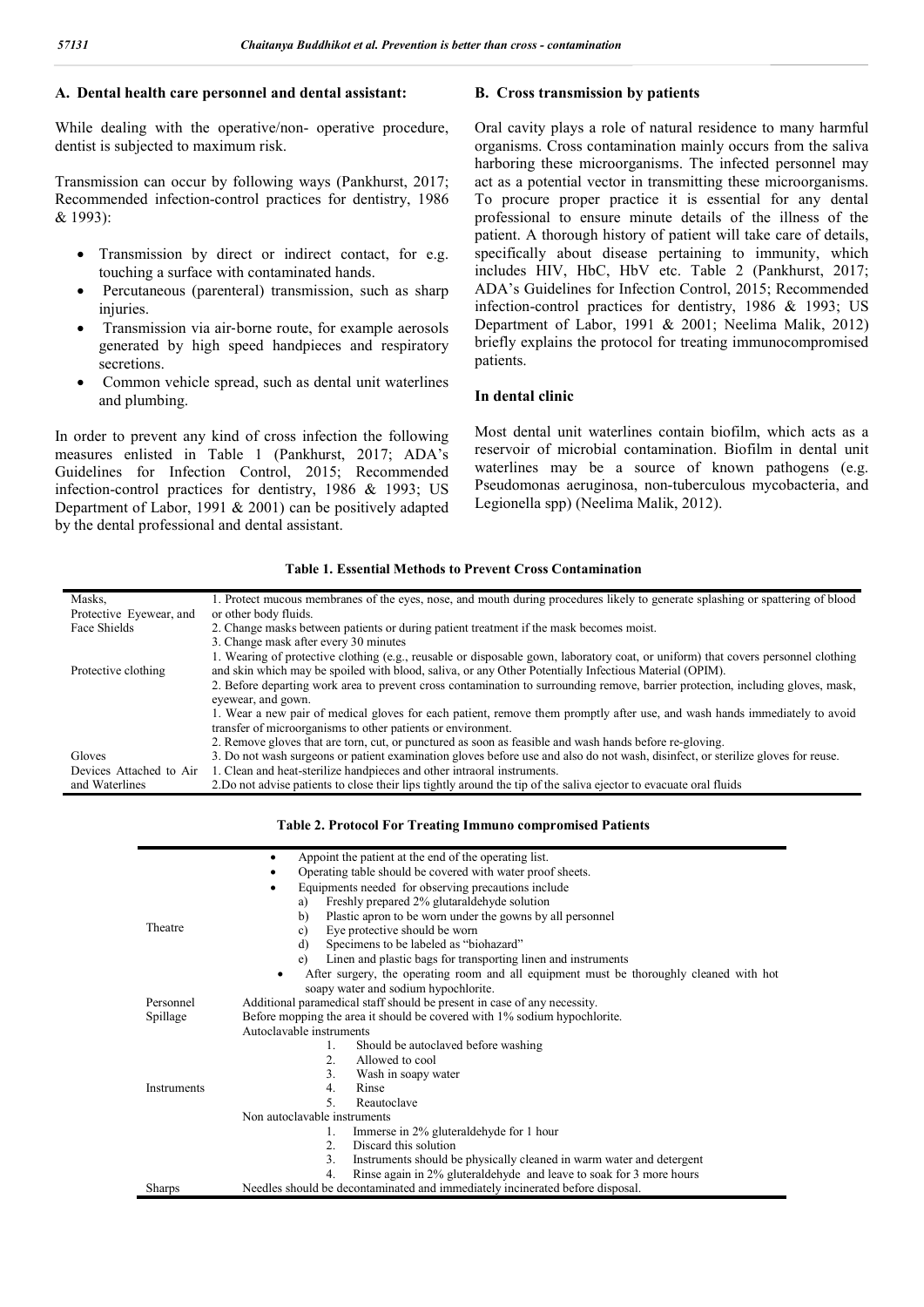





**Figure 1. Medical Waste Segregation**